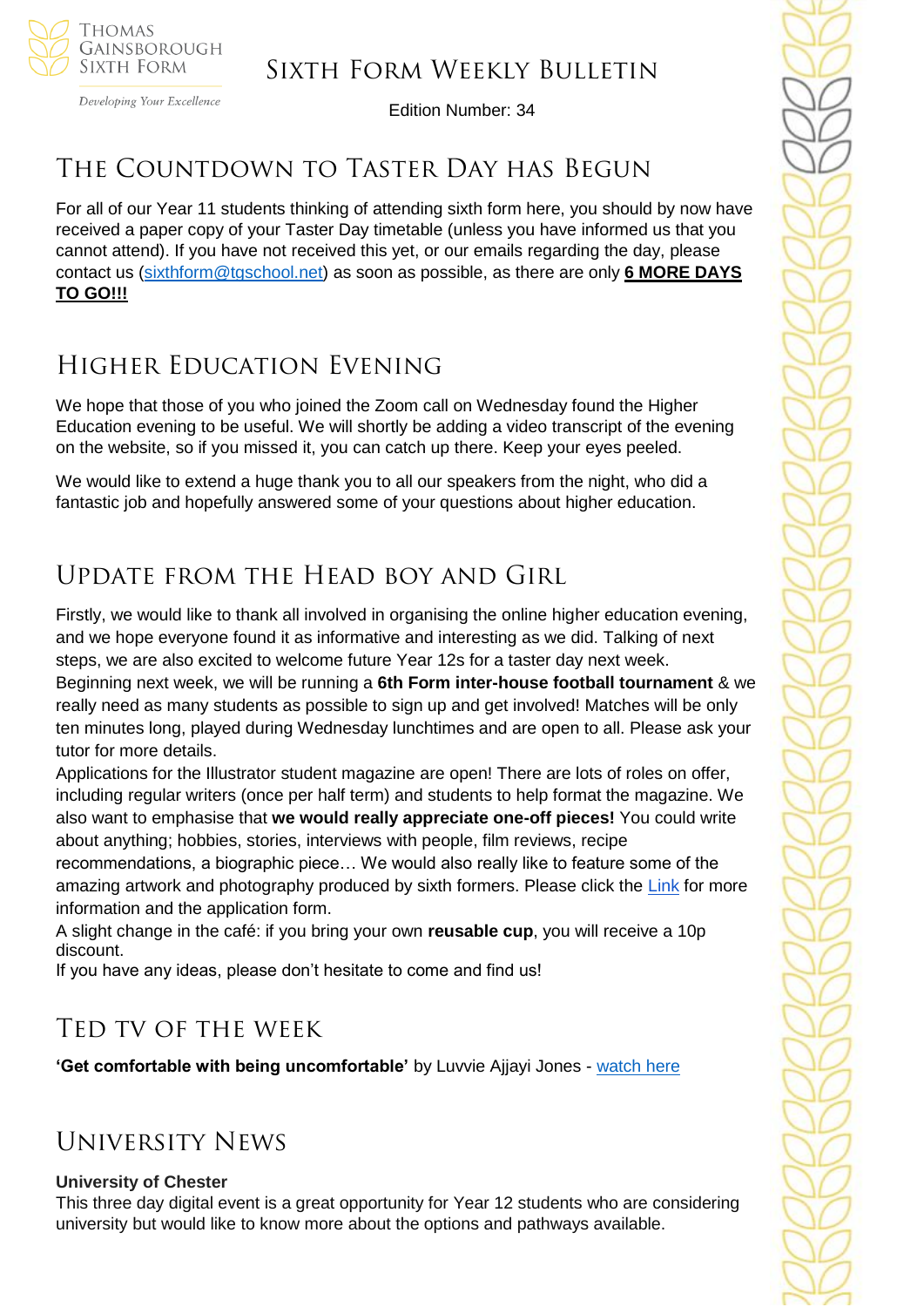

# Sixth Form Weekly Bulletin

Edition Number: 34

The event will take place across **Tuesday 6th, Wednesday 7th and Thursday 8th July**, and will be delivered on Microsoft Teams. Each day will have a different focus, and you will receive a wide range of information and be able to participate in a range of activities, meet with staff and students and find out more about:

- your preferred subject area
- the courses and career pathways that relate to that subject area
- how your preferred course is taught and the differences between college and university learning
- student life
- the support available to you at university
- finance
- entry-criteria
- decision-making and the UCAS process

The subjects we are offering at this year's event are:

- Art and Design
- Business and Management
- English
- History and Archaeology
- Media
- Modern Foreign Languages
- Music
- Performing Arts
- Theology and Religious Studies

This is a unique opportunity for you to increase your confidence regarding the next phase of your education and beyond. To sign up [click here](https://www1.chester.ac.uk/events/taste-university-2021)

# **UK University & Apprenticeship Search Free Virtual Fair**

Join us on **Wednesday 14th July from 12pm - 6pm** for a free virtual fair packed full of exhibitors, campus tours, and webinars to help you get answers to all of your questions about your next steps. Don't miss out on the chance to speak directly to a wide and diverse range of universities, colleges, and apprenticeship providers from around the UK, and get valuable advice to choose the right option for you.

The fair also features three exclusive webinars on Careers & Employability, Clearing & Adjustment and Using the Summer to Enhance Your Future, all led by university and apprenticeship professionals.

+ Enter to win one of five £100 Amazon Vouchers

# [Register for your free place here.](https://ukunisearch.vfairs.com/)

# **University of Essex – Results Day Survival Guide**

Results Day is never an easy time. With exams cancelled, this year more than ever the uncertainty and anxiety you're feeling is probably mounting. We can't magically remove those feelings (we wish we could), but hopefully [our tips](https://www.essex.ac.uk/undergraduate/results-day?_cldee=a2FsZXhhbmRlckB0Z3NjaG9vbC5uZXQ%3d&recipientid=contact-f181254425e7e81180fe005056342d86-1c1cd6f5d87543fb915d25d7a7dc66f7&utm_source=ClickDimensions&utm_medium=email&utm_campaign=Clearing%202021&esid=fbe37ad7-7fd2-eb11-8138-005056342d86) on how to prepare for Results Day will help ease your stress a little.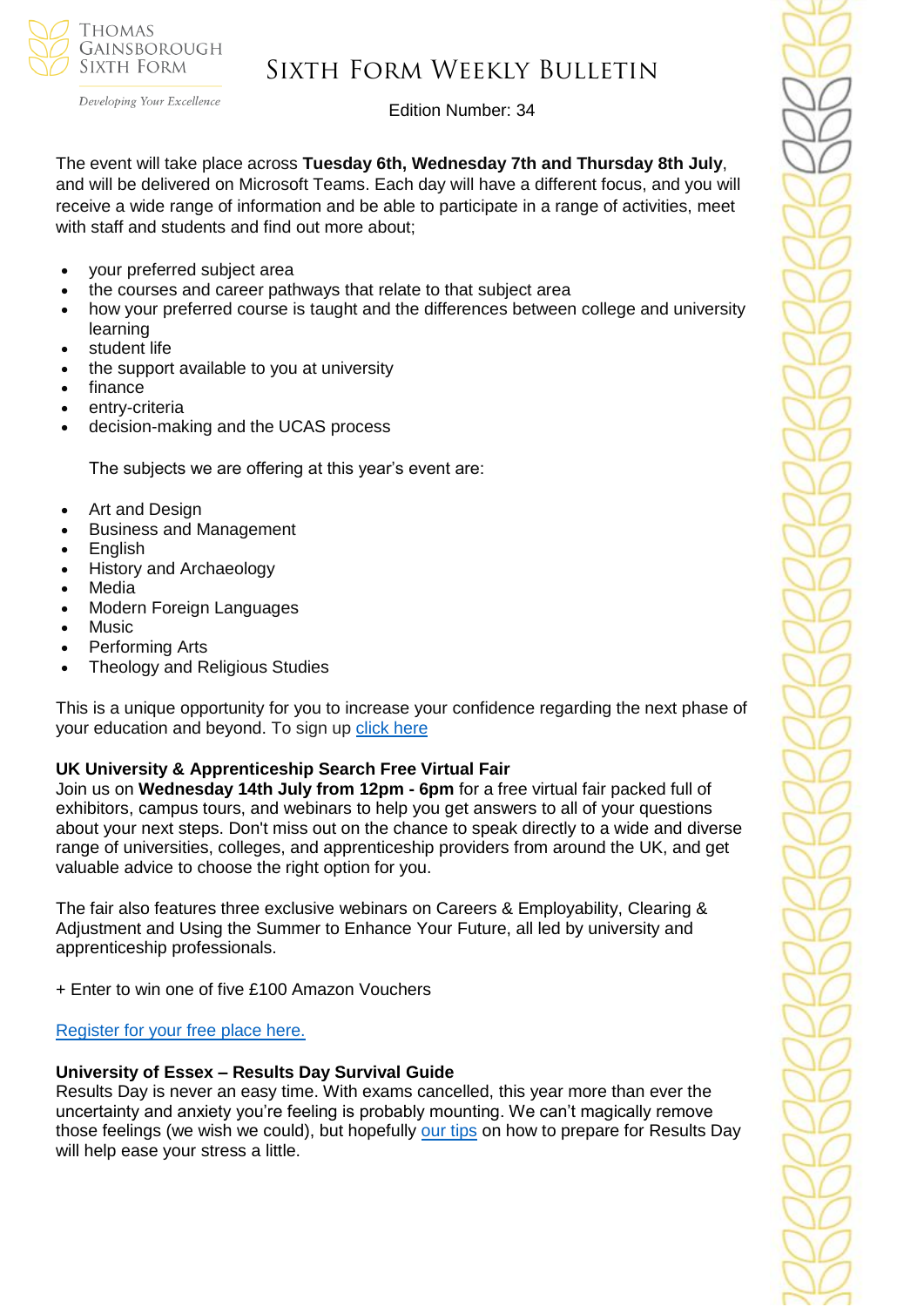

# Sixth Form Weekly Bulletin

Developing Your Excellence

Edition Number: 34

### **Taster Lectures**

- **July 5 @ 12:45 – 13:30** Business: How To Be A Good Manager Myth-Busting Using Research - UEA (KS5) [Find out more »](https://channeltalent.us10.list-manage.com/track/click?u=145837fa6843e0c349598322a&id=627b52e8b9&e=155232616c)
- **July 12 @ 11:15 - 12:15** Archaeology/History: Understanding World War II Battlefield Tactics With BGU (KS5) [Find out more »](https://channeltalent.us10.list-manage.com/track/click?u=145837fa6843e0c349598322a&id=c95e40d833&e=155232616c)
- **July 14 @ 17:00 - 18:00** Military History: Historical Accuracy & Controversies Of Battlefield I & V - BGU (KS5) [Find out more »](https://channeltalent.us10.list-manage.com/track/click?u=145837fa6843e0c349598322a&id=780c0dbf96&e=155232616c)

# Careers News

### **Health and Care Academy opportunities**

The first opportunity is a three day Academy from **2 nd – 4 th August** focusing on careers within Mental Health and Learning Disabilities. More information can be found by following this link [Careers in Mental Health & Learning Disabilities | NHS Talent Academy](https://nhstalentacademy.org.uk/event/careers-in-mental-health-learning-disabilities/)

The second opportunity is a 5 day Health and Care Academy, to provide career insight sessions into various different careers in health and care. This Academy will take place from **16th – 20th August from 10am – 12.30pm each day**, the final day will provide a session from Street Doctor who will deliver an hour long session on first aid in the community, for which students will receive a certificate of completion for from Street Doctor. There is also an added option of a 6<sup>th</sup> day on **Saturday 28<sup>st</sup> August** which will link into the Medic Mentor Live Work Experience programme, this will include live patient scenarios and follow a live patient journey.

Both of these Academies are available to any student aged 14 -18 living or educated in Suffolk or North East Essex that is looking to find out more about careers in this sector.

As with our previous Academies, the sessions will be delivered virtually via Microsoft Teams by frontline professionals working in the health and care sector and will provide information on career pathways, rewards and challenges of the professions, different specialisms etc. Students will also have the opportunity to ask questions.

Places are very limited. For more information and to book a place, please visit Suffolk and [North East Essex Health and Care Academy Virtual Careers Course | NHS Talent](https://nhstalentacademy.org.uk/event/suffolk-and-north-east-essex-health-and-care-academy-virtual-careers-course/)  [Academy](https://nhstalentacademy.org.uk/event/suffolk-and-north-east-essex-health-and-care-academy-virtual-careers-course/) to register and apply. **The closing date to reserve a place is Friday 23rd July.**

**Love movies? Want to programme your own? Ipswich Film Theatre wants to help!** A Young Film Programmer's Group is a facilitated group of 16-30 year olds who meet on a regular basis to increase their knowledge of independent film and to programme, plan, market and present regular screenings, sharing their voice with a wider audience, in an independent cinema setting.

Young Film Programmer's Groups give young people a stake in venues and help to increase younger audiences of their peers, who may otherwise be generally disengaged from nonmainstream cinema.

If you are interested in joining a Young Programmers Group for Ipswich Film Theatre then please get in touch with the course leader, Mafe Valen at [mafe@ipswichfilmtheatre.co.uk.](mailto:mafe@ipswichfilmtheatre.co.uk)

**West Suffolk College Apprenticeships**  See [here](https://apprenticeships.wsc.ac.uk/) for a full list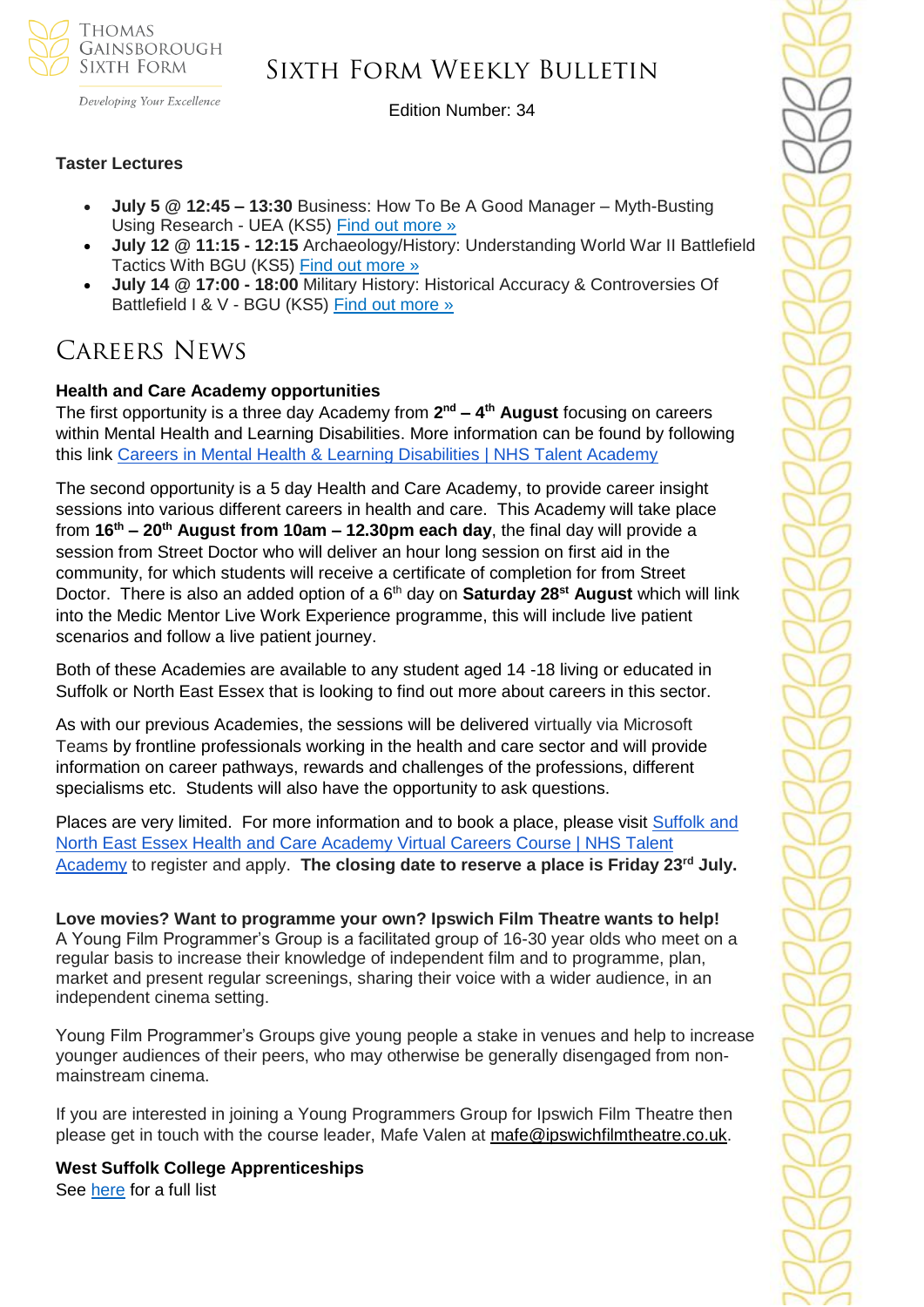

# Sixth Form Weekly Bulletin

Edition Number: 34

### **World Wide Technology Insight Evening - 29th June 5pm - 6pm**

World Wide Technology have just partnered with Young Professionals and will be offering 6 Business Degree Apprenticeships for any Y13s and above at their London offices this September. For Year 12s interested in this sector you can learn the kinds of opportunities that will be available to you next year. **Opportunity:**

- Insight evening to explore WWT

- 6 x Business Degree Apprenticeships on offer starting this September 2021
- What it's like working for a global company with all the huge benefits
- £20,000 starting salary + £5,000 travel allowance

## **Application Link:**

<https://www.research.net/r/WWT-Event>

**Virtual Work Experience Opportunities:**

**MIRA Technology Institute** 

Date: **9th July 2021** Application Deadline: 25th June 2021 <http://www.s4snextgen.org/Opportunities/View/id/1634>

### **EKFB**

Date: **12th July 2021** Application Deadline: 2nd July 2021 <http://www.s4snextgen.org/Opportunities/View/id/1923>

**Creative Portal** Dates: **21st July** Application Deadline: 11th July 2021 <http://www.s4snextgen.org/Opportunities/View/id/1913>

**Bentley Motors** Date: **22nd July 2021** Application Deadline: 30th June 2021 <http://www.s4snextgen.org/Opportunities/View/id/1829>

#### **Santander**

Date: **28th July 2021** Application Deadline: 28th June 2021 <http://www.s4snextgen.org/Opportunities/View/id/1755>

### **Virtual Work Experience – Escape Studios – 13th / 14th July 2021**

We are excited to invite creative students to our brand-new virtual work experience. There will be lots of engaging and inspiring information to unpack across the two days. From learning about the top tips, to getting a foot in the door, to hearing from experts including Hexworks, Playground Games and Factory 42 on how they secured their roles.

Our interactive activities and stimulating talks will help to boost your employability, build new skills in VFX, Animation and Games, and introduce you to new contacts. Together, we can help your students improve their career prospects and find the best job!

Take a look at all the interesting sessions that are to come over the two days...

### **Tuesday 13th July**

Our programme is also aligned with the Gatsby Benchmarks.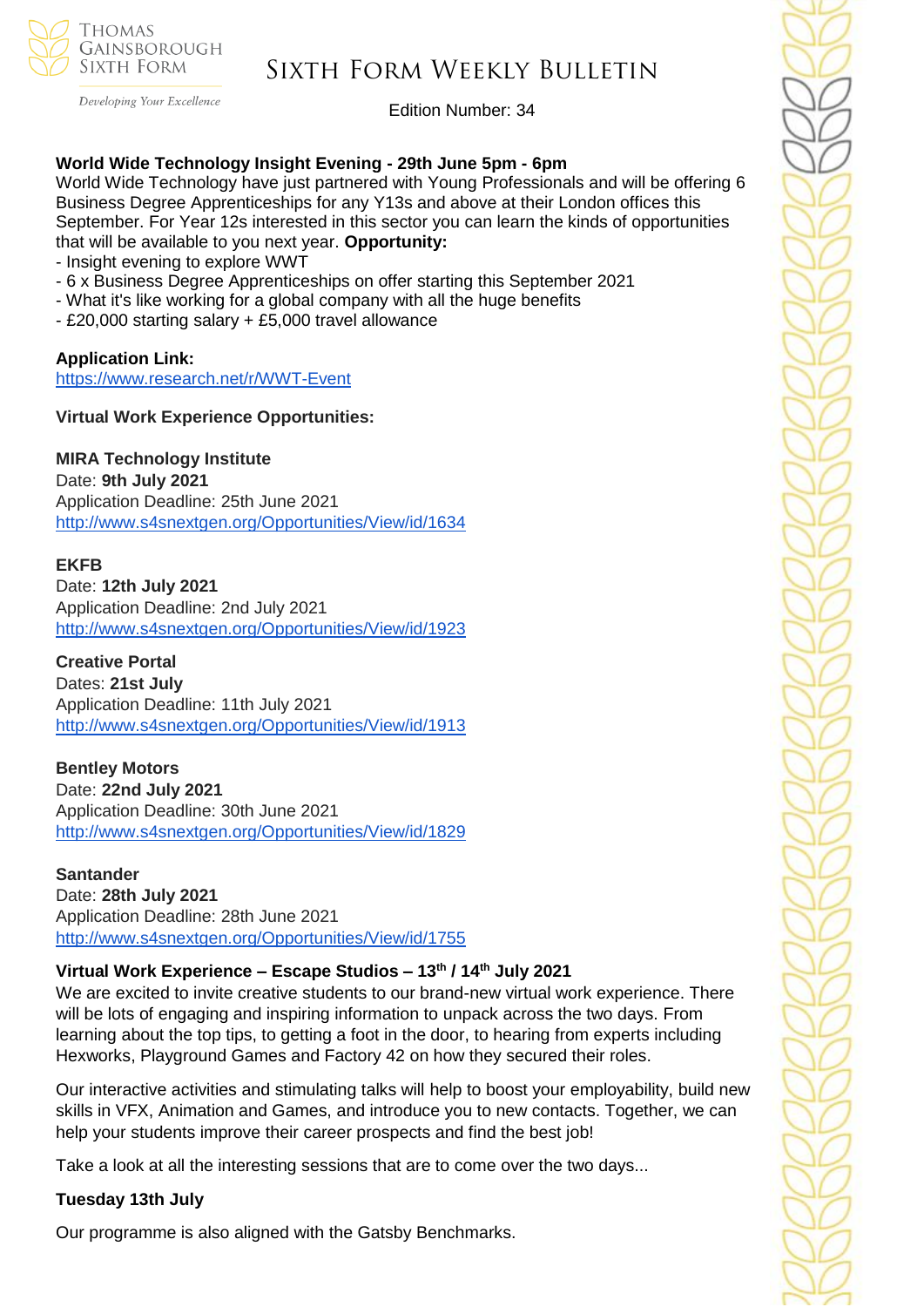

# Sixth Form Weekly Bulletin

Edition Number: 34

**12:00 - 13:00**: Gain valuable insights into the world of VFX, Animation and Games.

**13:30 - 14:30**: Hear first-hand from industry professionals including Animator Vine FX and Industrial Light & Magic on how they secured and excel in their creative roles.

**15:00 - 16:00:** Learn the top tips to getting the students foot into the industry and starting a job.

### **Wednesday 14th July**

**12:00 - 13:00:** Explore the different career routes into the screen industries.

**13:30 - 14:00:** Hear first-hand from industry professionals including Hexworks and Escape Studios on how they secured their roles.

**15:00 - 16:00:** Learn top tips to succeed in the industry and the importance of developing their soft skills including teamwork, communication and problem solving.

**16:00 - 16:15:** We will discuss the next steps for the students, and they will receive digital recognition for their attendance, which will look great on their CV.

Book your place [here.](https://www.pearsoncollegelondon.ac.uk/escape-studios/visit-us/events/virtual-work-experience.html?utm_source=unitasterday&utm_medium=email&utm_campaign=esc_virtual_work_experience)

### **Speakers for Schools Live Broadcasts**

### **Tues 29th June 2-3pm - Tom Hulme, General Partner & Head of Europe, GV (Google Ventures)**

How can technology improve the way social challenges are solved? How can we use technology to ensure we are making a positive impact on the world? Join us for a broadcast with Tom Hulme, who will be speaking about the work of GV and sharing his experiences of how technology has enabled him to focus on social impact.

To register for this event, please email [charlotte.stringfellow@speakersforschools.org](mailto:charlotte.stringfellow@speakersforschools.org)

### **Thurs 1st July 10-11am - Anne Longfield OBE, The Times Education Commissioner & Independent Chair, Learning Disability and Autism Children and Young People's Steering Group for the NHS**

Join us for a broadcast with Anne Longfield OBE, who has advocated to boost children's life chances throughout her career and is a panel member of The Times Education Commission. Anne will be speaking about the importance of being proud of where you are from and having a voice. Anne is looking forward to answering your questions.

To register for this event, please email [charlotte.stringfellow@speakersforschools.org](mailto:charlotte.stringfellow@speakersforschools.org)

### **Tues 6th July 10-11am - Ann Cairns, Exec Vice Chair, Mastercard**

What is 5G and what does it mean for the future of our planet? What are some of the exciting new developments in AI? Ann will be answering our questions during our Predict '21 Broadcast and will be addressing some of the misconceptions that we may have about careers in technology.

To register for this event, please email [charlotte.stringfellow@speakersforschools.org](mailto:charlotte.stringfellow@speakersforschools.org)

**Wed 7th July 2-3pm - Panel event with Into Film, The Rough Assembly and the UK Post Sound Collective. Steve Little: Supervising Sound Editor, Rachael Tate: Supervising Dialogue & ADR Editor, Chad Raymond: Sound Designer & Sound FX Editor, Rebecca Heathcote: Foley Editor and Jo Jackson: Assistant Sound Editor**

Join us for a broadcast in partnership with Into Film, The Rough Assembly and the UK Post